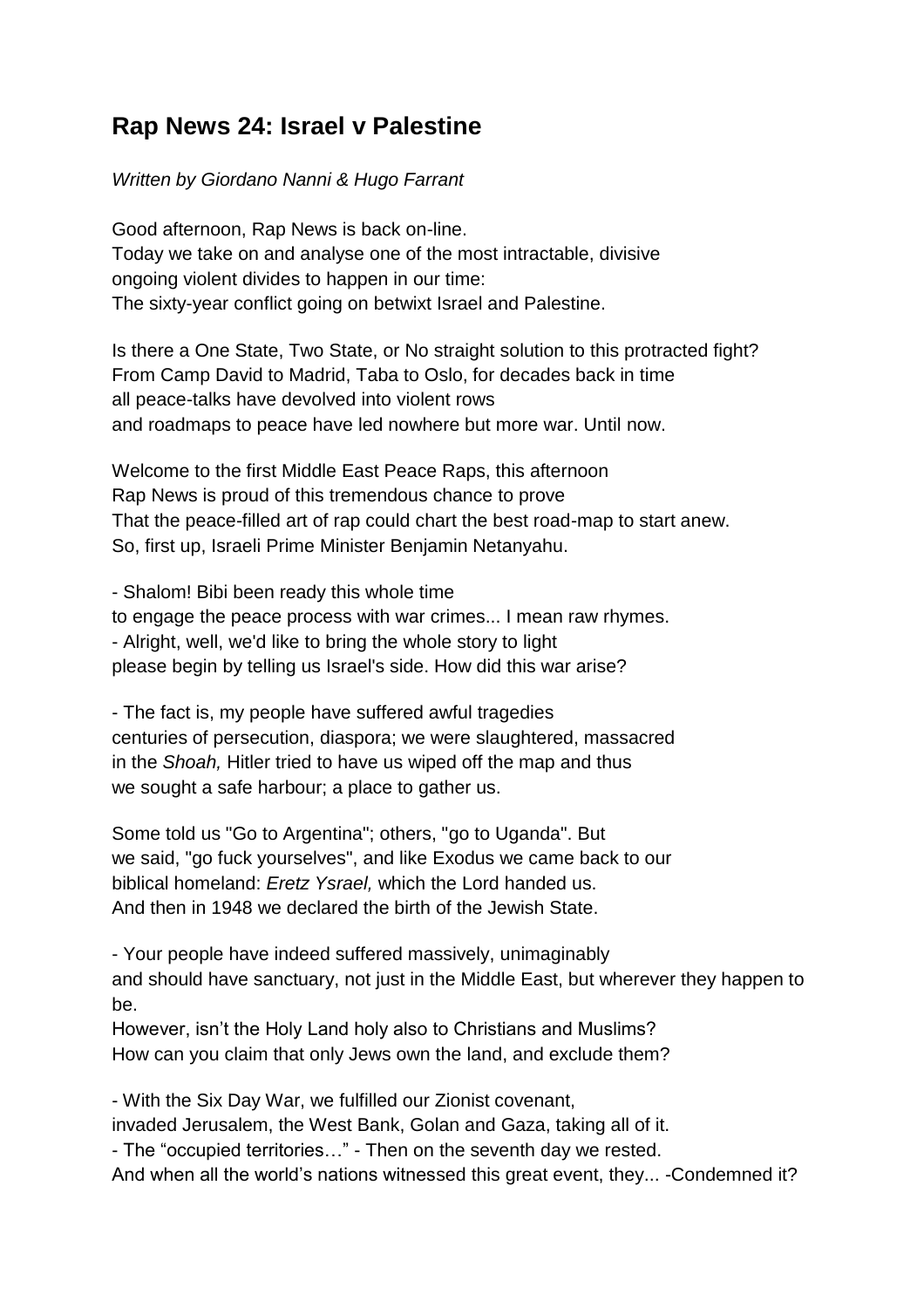- What? - It seems the U.N. issued Resolution 242… - Oy vey! - Calling on Israel to give back those territories and withdraw troops… - Hey, hey! Are you denying the legitimacy of the Jewish State? - Er... I'm just trying to... - Anti-Semite! - Wait… what? - Everybody!

This guy's a Nazi! - Ok, ok.... just let's relax... - Jew-hater! - We've yet to ask the rival party. We now cross direct to Gaza to check the raps of a Palestinian spokesperson, representing Hamas.

- Salam! As you can see, we are more than ready to talk peace, But only within the sixty seven borders… Will we recognise Israel, and sign deals - Oh yeah? Recognise THIS!

KAPOW! Hamas? Now He looks more like hummus! What a mess! - Mr. Netanyahu, you killed him. - I guess! But it was in self-defence. - No it wasn"t… - Yes it was. Yes! Check out the news coverage from the U.S.

- I"m Brian Washington; you"re on MSMBS. Tonight"s Headlies: Peace Process shattered yet again by unprovoked attacks from A-rab terrorists. Israel retaliates with airstrikes - in *self-defense*.

Meanwhile, in the West Bank, Palestinian suicide homes are ramming themselves into peaceful Israeli bulldozers. Israel"s under threat; which is why, as shown on this map, its settlements have umm… steadily expanded.

How can we end this injustice? To explain we welcome John Kerry: Settler-tary of State. - Great to be back, Bucky, and don"t you stress a bit American taxpayers have got Israel covered til armageddon hits.

No country gets more US foreign aid sent to it a hundred and forty billion dollars since the seventies plus military weaponry. No conditions or strings with it - No conditions at all? - Well, we *would* prefer it better if

they could kindly stop using our money to build *new* illegal settlements…

- What did you say, you schmuck? - Bibi!….oh, haha, no, I was just telling them...

- Just keep sending the money, shmekeleh?

- Yessir! We'll write the cheque. *[phone rings]* - Wait, we"re getting a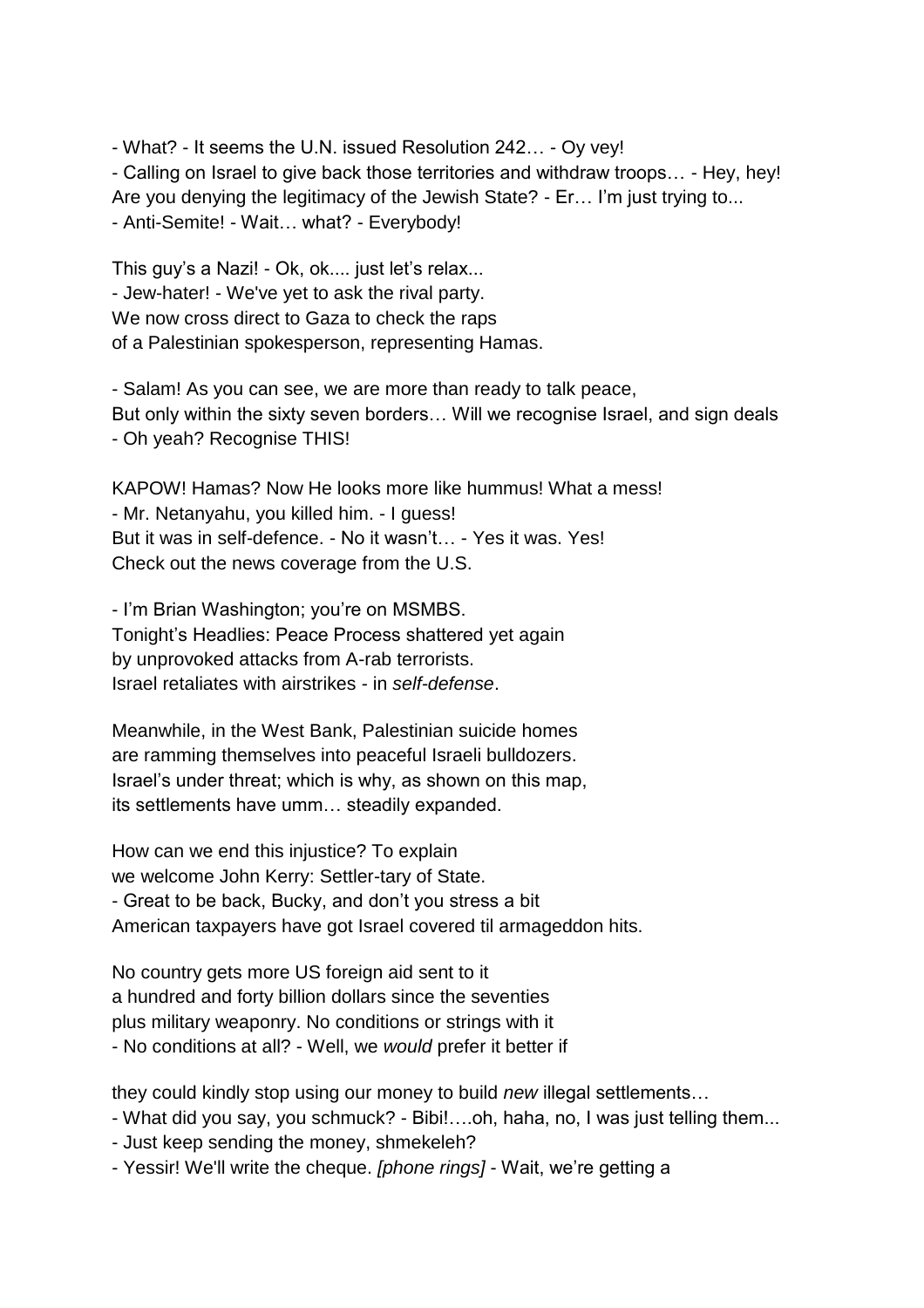call from some Jewish guy in Brooklyn, he's on the line with us - An American Jew? He's bound to be pro-Zionist! Let him speak. - Hello, MSMBS? - Umm... Yes? you're on the screen - This is Norman Finkelstein.

ringing in to state the truth in this case: Israel is a Lunatic State. It's no excuse, to steal Palestinian land because Jews suffered genocide at Hitler"s hand.

- Hah! A self-hating Jew! Everybody, *this* guy's an Ashke-NAZI! - Shut up, Bibi. And I also condemn American policy of funding the theft of Palestinian territories...

- Ok, Funkelstein, we get the gist of all of this! Now, where were we;

financing war crimes? - That's a straight fact - Well *done*, America. - Thank AIPAC, They got us by taint sac, so we have to wave that star of David flag - But it"s worth paying cash to have Israel"s back

- That's true: They're the only nation in the Muslim backwoods that shares our American values. - Give us some examples... - We both love trampling international law... - Constantly. We're both nuclear states... and "Democracies".

- With terrorist foreign policies - And, obviously

- Both America and Israel… -Were built by occupying territories

of native peoples. - We're both settler colonies....

- Awesome! ...publicity time! keep your eyes on the screen

- Hey, I"m Scarlett Johansson, and my real job is promoting illegal occupations. It's easy: you start by taking other peoples' land and water; send in Zionist settlers;

push the natives out of their homes causing bloodshed; And look: Settler"s Dream. Better for Israel, and all of us.

- Mmm… ScarJo...looks delicious And what"s more, it reminds me of our very own sponsor Redskin Geno-cider: *"*flavour of the American nation..." - Bloody good - Tasteful…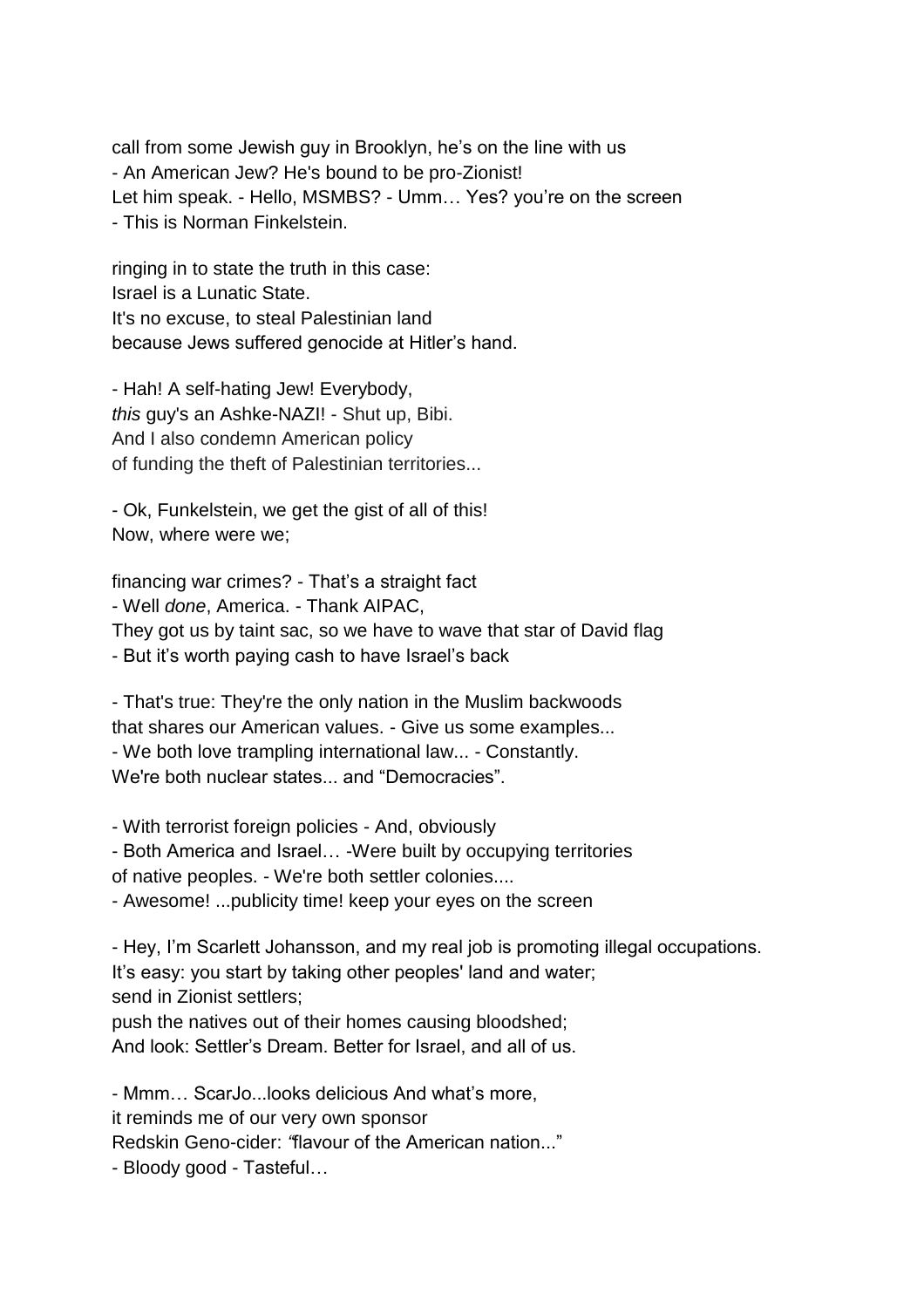- So Israel is a settler-colony, like Canada, America and… - Australia! - Our colonial assessor, is in the area! does Israel pass the test, Ken Oathcarn? - Ken Oathcarn, yeah I'm in Jerusalem - And what's going on over there?

- I"m celebrating the day of Israel"s birth *Yom Ha'atzmaut,* which roughly translates to 'Australia Day'! and Wow! It"s like back home: Barbies! flags! beer! So in solidarity I got the end of me knob chopped off, it's patriotic apparently.

- What do Palestinians make of this day? - I dunno, ey... - Hmm… perhaps you should ask them. - Ok. I"ll ask the natives. wait… Oi, hello? Can you hear me? - Salam! - Hey! How do you celebrate this wonderful day? - We natives participate

with smiling face in this party, mate,

just like your Aboriginal people on 'Invasion Day'.

- I was cast out from the lands of my mom and my father

now I dance as an outcast to the Bombs over Gaza

- *[ARABIC] And we sing, 'Israel, your independence is our Catastrophe'* And we sing: "Israel: Your independence is our Nakba".

- Sounds great! I love a party with a snack-bar.

- Not a snack-bar, Crocodile Dundee... *Nakba!*

- It means "catastrophe" - Antisemantic! - It*'*s far from truth We are far from home, as zionism is far from Jews how can I explain to you… We lost our rights that day... and our *barbecues!* - No barbies? That's a tragedy. How can we help you'se?

- *[in Arabic]* You should BDS, it means boycott, that's the solution. So that those who travel to enjoy Tel Avivare viewed in the same way as those who travelled to enjoy South Africa. Your country is driven by crazy settler's mentality. We are demanding a country that has some sanity and logic in it.

Not a country just for the Jews, - but a country for Jews, - Christians *and* Muslims. - For Yossi, for Aboud, for Jeries - and for Mel Gibson. - WTF does Mel Gibson have to do with it? - FREEEEEEEDOM!

- Well… it seems that despite the use of rap and rhyme we've failed to seal a real peace deal between Israel and Palestine. Nevertheless, I hope we've expanded our minds, and are prepared to share some final thoughts before we wrap for the night.